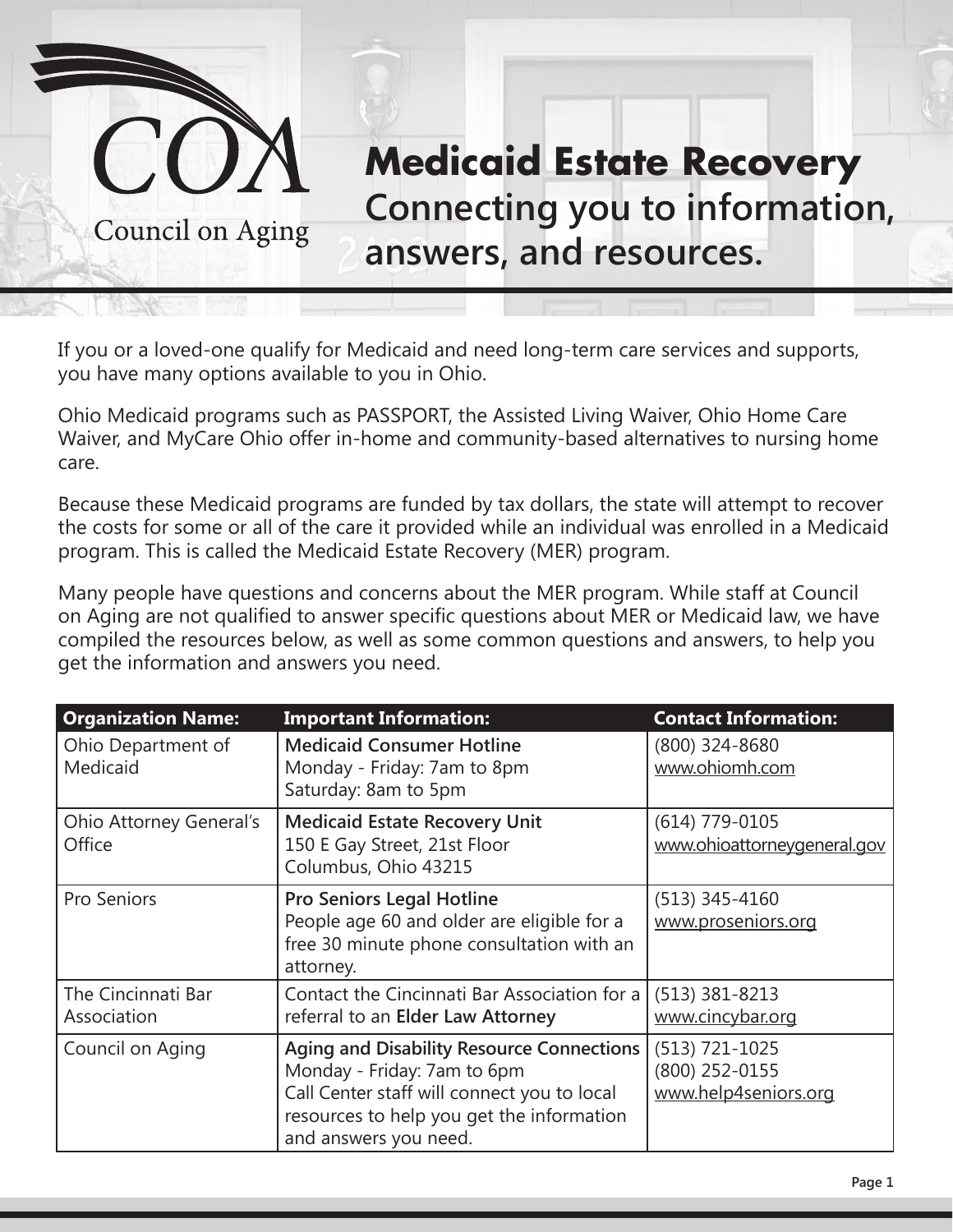# Medicaid Estate Recovery

It is important to remember that every family situation is different and there are exceptions to many MER rules and guidelines. Depending on your situation, you should get more information about how MER might affect you.

## What is Medicaid Estate Recovery?

When a person receives Medicaid care when they are over age 55; in a nursing facility; or enrolled in a Medicaid Waiver Program such as PASSPORT, the Assisted Living Waiver, the Ohio Home Care Waiver, or MyCare Ohio, the State of Ohio pays for that care. After the person receiving Medicaid benefits dies, the state will try to recover the cost of some or all of that care from the person's estate. **This is called Medicaid Estate Recovery (MER).**

#### Who is subject to MER?

Medicaid recipients age 55 and older, and those of any age who were permanently institutionalized (in a nursing facility).

# How much will be recovered through MER?

The amount the state recovers from the estate is equal to the total amount Medicaid paid on behalf of the individual. Examples include:

- physician visits, outpatient visits
- nursing facility services
- home and community-based waiver services (PASSPORT, Assisted Living Waiver, Ohio Home Care Waiver, MyCare Ohio)
- all medical and prescription-related Medicaid services

Costs related to Medicare premium assistance programs are excluded.

*(Medicaid services provided prior to 1/1/1995 are exempt)* 

# When does estate recovery take place?

By law, MER will take place only after the Medicaid recipient's death, AND:

- the death of the Medicaid recipient's surviving spouse
- there are no surviving children under age 21
- there are no surviving children of any age who are considered blind or disabled

# Estate Recovery Tip:

Having a Will or Revocable Living Trust designed to avoid taxes and probate does not make your estate exempt from Medicaid Estate Recovery.



# What is an estate?

An estate is all of the real and personal property (house, land, cars, and bank accounts) owned (completely or partially) by a Medicaid recipient at the time of death, regardless of whether or not it passed through probate court. This includes assets passed to a survivor, heir, or other designee through joint tenancy, tenancy in common, survivorship, life estate, living trust, or other arrangement. Trusts are not exempt.

# Can an estate be too small for MER?

The short answer is no, but in some cases, court costs and attorney fees could consume the estate and prevent an MER collection. You should consult a Medicaid attorney.

#### What happens if my MER claim is greater than the value of my estate (Medicaid has spent more on me than my estate is worth)?

In cases where the state's MER claim is greater than the value of the estate, the state will make an MER claim that is equal to the value available to it through the estate (after all higher priority claims are paid through the estate – see related question on page 3).

#### Is my home subject to MER?

Yes. The state will recover Medicaid costs after the sale of your home. Certain restrictions apply if you have a surviving spouse, surviving children under age 21, or surviving children of any age who are considered blind or disabled. You will need to discuss your situation with a Medicaid attorney.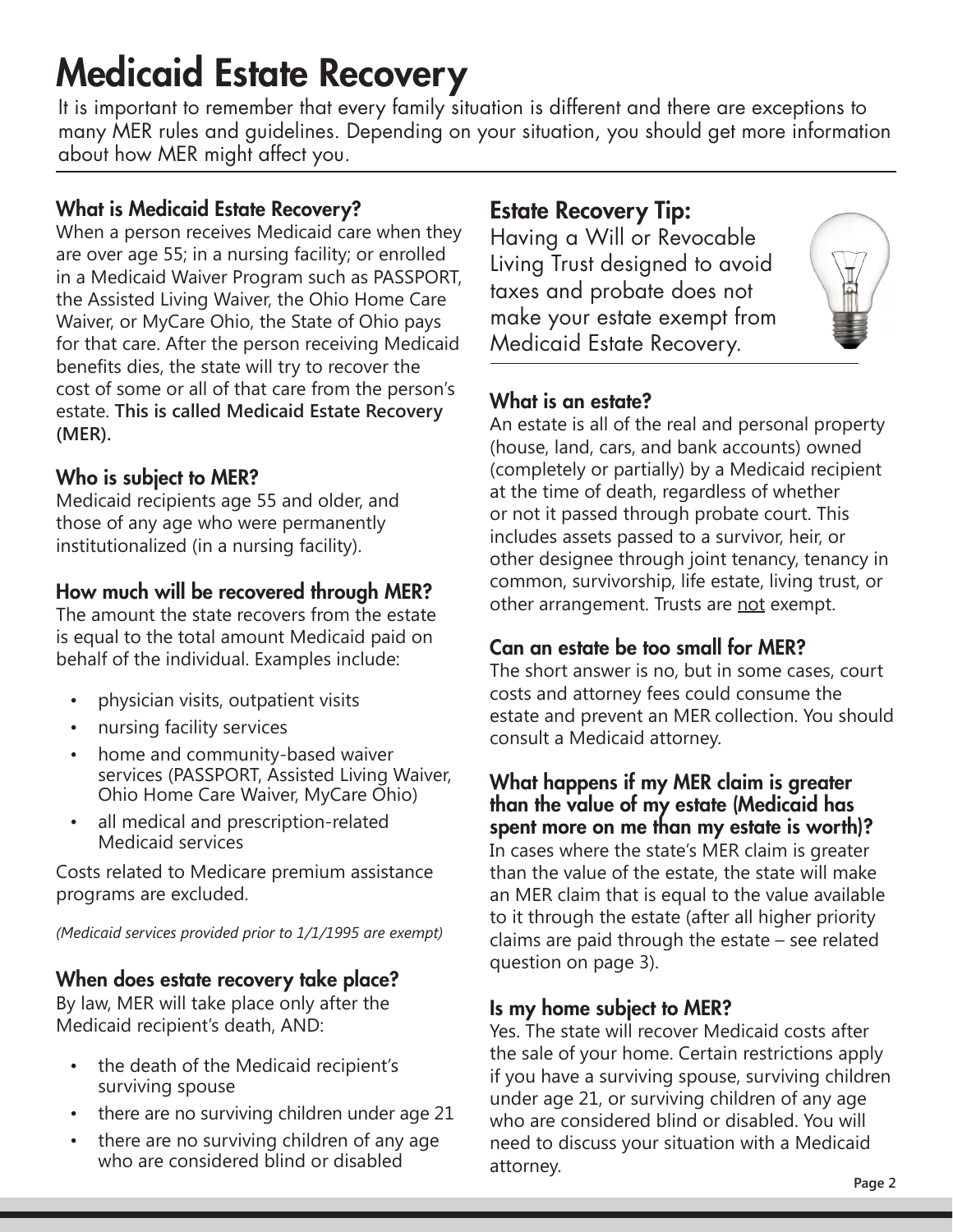#### Will my spouse be evicted or forced to sell our home after I die?

No. There can be no MER claim while there is a surviving spouse.

#### Will the state place a lien on my home after I die?

Although allowed by law, this typically happens only when there is no surviving spouse and there is evidence that the MER claim could be paid through the sale of your house or other real property (subject to restrictions described earlier). Other circumstances may apply. You should consult with a Medicaid attorney if you are concerned about Medicaid liens.

#### I have a will and/or a trust. Does that protect me from MER?

No. Ohio's MER program is paid before any assets are distributed to your beneficiaries and heirs. Even assets that DO NOT pass through probate are subject to MER. Having a Will or Revocable Living Trust designed to avoid taxes and probate does not make your estate exempt from Medicaid Estate Recovery.

#### How does my long-term care insurance policy affect MER?

The Qualified Long-term Care Partnership (QLTCP) program creates an MER exemption that is equal to the amount of the benefits allowed under the Medicaid recipient's long-term care insurance policy. In other words, if you paid for a long-term care insurance policy that pays \$100,000 in benefits, that same amount would be exempt from MER (it would be left in your estate). You should consult a Medicaid attorney or financial planner before purchasing long-term care insurance.

#### What priority do MER claims have over other claims to my estate?

The claims made through MER are paid after the following claims:

- costs and expenses of estate administration
- \$4,000 of funeral expenses and \$3,000 for burial and cemetery expenses (if the total bill of a funeral exceeds \$4,000, another \$2,000 is paid for funeral expenses)
- allowance for support made to the surviving spouse and/or minor children
- debts entitled to a preference under the laws of the United States
- expenses of the last sickness of the person who died, including the last continuous stay in a nursing home, residential facility, or hospital long-term care unit
- personal property taxes

#### What happens if I give a "gift" of property or money to my family before I enroll in Medicaid?

There are significant penalties for gifts made within five years from the date of Medicaid application. The value of these gifts and transfers may be used to determine a period of time in which you would not be eligible to receive Medicaid services. You should consult a Medicaid attorney or financial planner before making any such gifts or transfers.

# Estate Recovery Tip:

MER claims are limited to property owned by the Medicaid recipient immediately prior to death. Consult an attorney or financial planner before making any "gifts" or asset transfers.